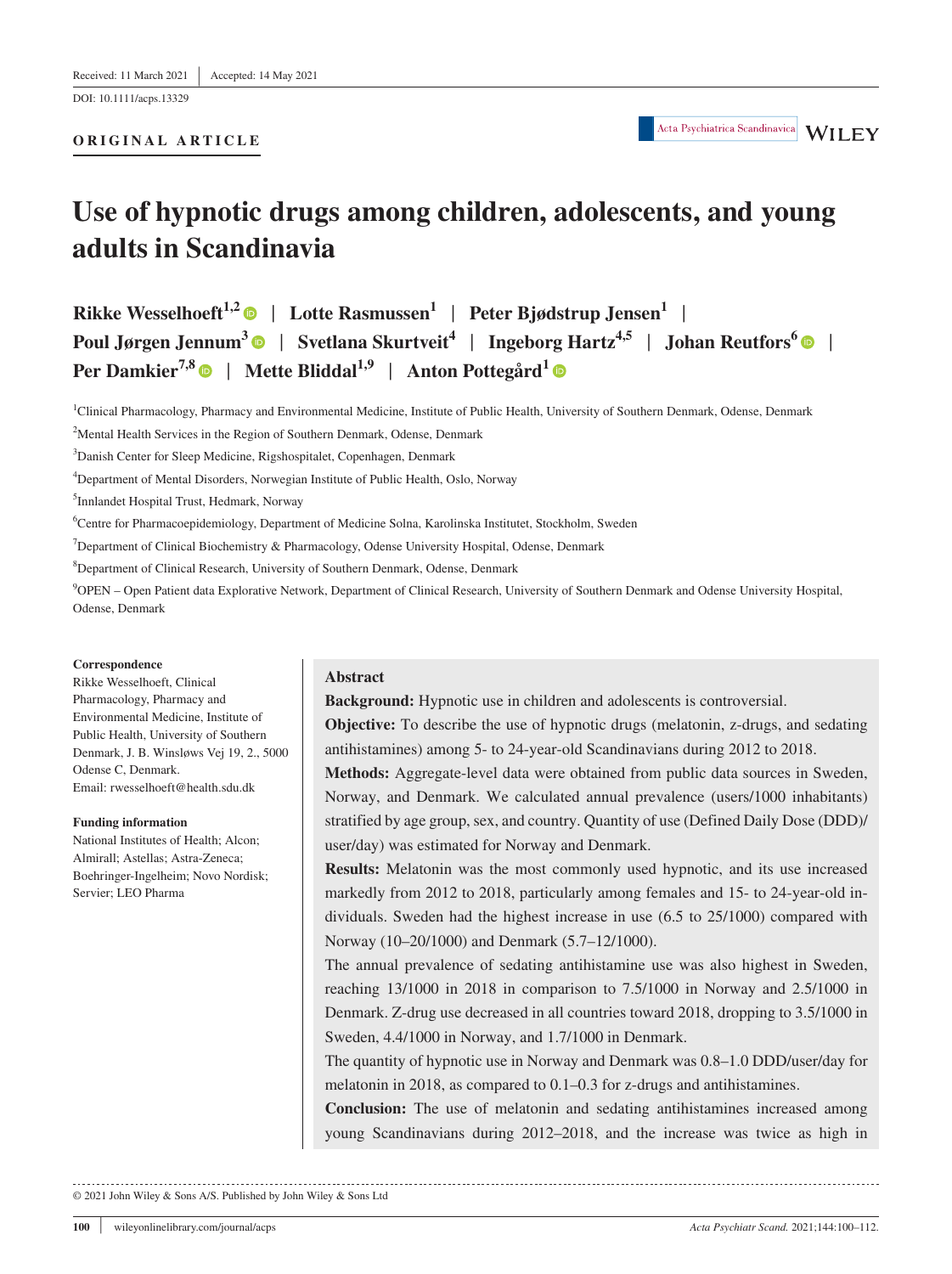Sweden compared with Norway and Denmark. In addition, Sweden had the highest

use of sedating antihistamines. The Scandinavian variation of hypnotic use could reflect differences in frequency of sleep problems between populations or variation of healthcare access or clinical practice between countries.

### **KEYWORDS**

melatonin, utilization, hypnotics, Scandinavia, insomnia, sleep disorders

# **1** | **INTRODUCTION**

Insomnia impairs quality of life<sup>1,2</sup> and affects approximately one in four throughout childhood.<sup>3</sup> A meta-analysis including more than one million people found that more than half of all adolescents (aged 14–17 years) had shorter sleep duration than recommended and that they reported more sleepiness than all other age groups.<sup>4</sup> Sleep problems may occur comorbid to a specific medical condition or mental disorder, like attention deficit hyperactivity disorder (ADHD), which is often referred to as secondary insomnia.<sup>5</sup> Neurotypical children may also suffer from sleep problems, and in this case, behavioral interventions that focus on sleep routines are considered effective.<sup>6</sup> Although recent studies show promising results of behavioral interventions for insomnia in clinical samples with psychiatric disorders,  $7.8$ the effect has been scarcely examined.<sup>6</sup> Pharmacological treatment with hypnotics has, therefore, been common in young individuals with insomnia secondary to neurodevelopmental disabilities, even though randomized controlled studies on the evidence regarding efficacy and tolerability are few.<sup>9</sup> In recent years, melatonin has been documented effective for sleep problems in children with neurodevelopmental disabilities  $10,11$  and is now considered the safest treatment choice. $9,12$  Conversely, only few studies have examined the effects of z-drugs for insomnia in children and adolescents.<sup>9</sup> Some of these drugs (zolpidem, zaleplon, and eszopiclone) have recently received a box warning by the Food and Drug Administration<sup>13</sup> because of reports about induced complex sleep behaviors that may lead to serious injuries including suicide.<sup>14</sup>

Melatonin (Slenyto®) was approved by the European Medicines Agency (EMA) in 2018 for treatment of secondary insomnia in individuals aged 2–18 years with the specific neurodevelopmental disabilities autism spectrum disorder and Smith-Magenis syndrome.<sup>15</sup> Melatonin is a natural hormone that has wide-ranging effects, $16-19$  including a suspected role in pubertal onset.20 Accordingly, EMA specifically listed children and adolescents as being at risk for potential side effects of pubertal delay, particularly if exposed to long-term melatonin use.<sup>21</sup> This raises some concern for the trends of melatonin utilization, $22,23$  especially given that long-term consequences of pediatric melatonin use have not yet been examined according to recent meta-analyses.<sup>10-12</sup> Furthermore, there is a need for studies looking at potential variation in hypnotic drug use across

### **Significant outcomes**

- Melatonin use is strongly increasing among young Scandinavians, particularly females and 15- to 24-year-olds.
- Hypnotic use is markedly higher among Swedish 5- to 24-year-olds compared with Danish and Norwegian peers.
- Males are twice as likely to use melatonin before the age of 15, whereas females are more likely to use z-drugs and sedating antihistamines after the age of 15 years.
- Estimated quantity of use throughout a year indicates regular use of melatonin in Norway and Denmark and a more sporadic/short-term use of sedating antihistamines and z-drugs.

## **Limitations**

- The analyses were based on filled prescriptions as proxies for hypnotic use.
- Aggregate-level data do not allow for examinations of adherence or persistence.
- Information on quantity of use was not available for Sweden.

countries in relation to legislative approvals for use in children and adolescents.

# **1.1** | **Aims of the study**

The aim of the study was to describe utilization patterns of hypnotics among Scandinavian children, adolescents, and young adults from 2012 to 2018.

# **2** | **MATERIAL AND METHODS**

We conducted a descriptive drug utilization study of the three Scandinavian nationwide unselected populations using publicly available data for the study period of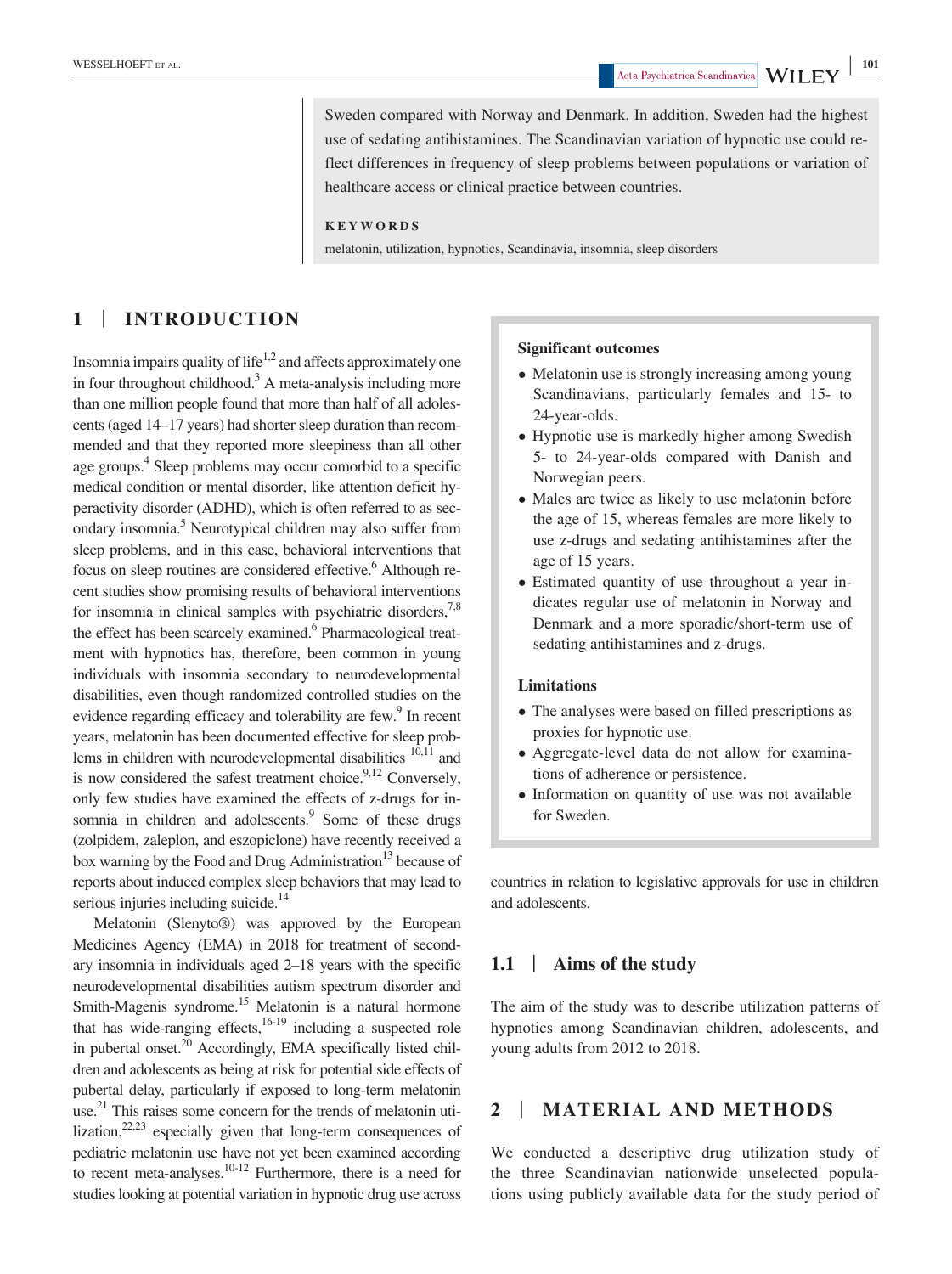**1020 I I I FY- A**cta Psychiatrica Scandinavica **|** 

1 January 2012 to 31 December 2018. The study population consisted of all individuals aged 5–24 years in Sweden (2,372,337 in 2018), Norway (1,295,114 in 2018), and Denmark (1,397,324 in 2018) ([www.nordicstatistics.org](http://www.nordicstatistics.org)). Children under the age of 5 years were excluded because of negligible use of hypnotics. The upper age limit of 24 years was chosen in order to illustrate potential changes in hypnotic prescription patterns that could occur around age 18 years, because of different clinical and regulatory guidelines between children and adults.

# **2.1** | **Data sources**

Data on drug use were retrieved from public authorities' websites: [www.socialstyrelsen.se](http://www.socialstyrelsen.se), [www.norpd.no,](http://www.norpd.no) [www.](http://www.medstat.dk) [medstat.dk](http://www.medstat.dk)<sup>24</sup> (see below). The data sources provide information on the number of individuals who filled a prescription for a given drug (or drug class) each year according to age and sex based on data from the national prescription registers. $25$  Corresponding annual population counts by sex and age were obtained from national census data (see below).

Drugs were categorized according to the WHO Anatomic Therapeutic Chemical (ATC) classification system.<sup>26</sup> We examined the following hypnotic drug groups: (1) melatonin (N05CH01), (2) benzodiazepine-like drugs ('z-drugs' (N05CF\*) including zopiclone N05CF01, zolpidem N05CF02, zaleplon N05CF03), and (3) sedating antihistamines ( $H_1$  receptor antagonists (R06AD\*) including alimemazine R06AD01, promethazine R06AD02, and promethazine combinations R06AD52) that are used as hypnotic drugs for children and adolescents. Benzodiazepine derivatives categorized in the ATC hypnotic group N05CD\* were not included in the analyses because of very low use in the age range 5–24 years in all three countries, except for midazolam, which is mainly used as an antiepileptic or anesthetic in this age group. All drugs included in this study were obtainable via prescription only in the Scandinavian countries during the study period and hand out of free medication samples is not permitted.

The quantity of drugs dispensed was determined for Norway and Denmark by the unit Defined Daily Dose (DDD), which is "the assumed average maintenance dose per day for a drug used for its main indication in adults".<sup>26</sup> DDD information was not available for Sweden [\(www.](http://www.socialstyrelsen.se) [socialstyrelsen.se\)](http://www.socialstyrelsen.se).

# **3** | **RESULTS**

The annual prevalence of hypnotic use (users/per 1000 individuals) is listed for the years 2012 and 2018 in Table 1. Melatonin was overall the most frequently used hypnotic drug in 2018, with Sweden representing the highest use (25/1000) followed by Norway (20/1000) and Denmark (12/1000). The use of melatonin increased throughout the study period in all countries, and Sweden showed the steepest increase from 6.5/1000 in 2012 to 25/1000 in 2018. The slope of the ascending curve for melatonin use showed an additional rise in 2015 in Sweden, whereas it seemed to plateau between 2014 and 2016 in Norway. Z-drug use decreased slightly in all countries, reaching approximately 3.5/1000 in Sweden, 4.4/1000 Norway, and 1.7/1000 in Denmark in 2018. In Sweden, the decrease in z-drug use occurred around 2015, concurrent with the increase in use of melatonin. Antihistamines were the second most used drugs in all countries in 2018 and the use in Sweden was highest (13/1000) compared with Norway (7.5/1000) and Denmark (2.5/1000). Annual prevalence proportions of hypnotic use in 5- to 24-year-olds are presented in Figure 1.

The annual prevalence proportions of hypnotic use specified by drug group are illustrated in Figure 2, stratified by age groups. Individuals aged 15–19 years had the highest prevalence of melatonin use, followed by 10- to 14-year-olds in Sweden and Denmark, and 20- to 24-year-olds in Norway. Young adults (20–24 years), followed by 15- to 19-year-olds, had the highest use of z-drugs and antihistamines in all countries, but the use was very low in Denmark.

Prevalence proportions of hypnotic use (per 1000) in 2012 and 2018 are presented for melatonin, z-drugs, and antihistamines in Figure 3, specified by sex and age groups.

In 2012, melatonin was most frequently used among 15 to 19-year-olds in Norway (15/1000) and Sweden (11/1000) and among 10- to 14-year-olds in Denmark (7.7/1000) (Table S1). In 2018, 15- to 19-year-olds were the most common users in all countries, but with wide national variation: 44/1000 in Sweden, 28/1000 in Norway, and 17/1000 in Denmark. The total male/female ratio was 1.0, but males were more likely to receive melatonin than females at age 5–14 years (Scandinavian male/female ratio 1.6–2.0), while the opposite was true from age 15 years onward (male/female ratio 0.7–0.8) (Table S1). The relative increase in melatonin use from 2012- to 2018 was higher for females of all ages compared with males.

The relative change in melatonin use over time calculated by the 2018/2012 prevalence ratio was 3.8 in Sweden for all age groups, which was twice the relative change in Norway (1.9) and Denmark (2.1) (Table S1). The 15- to 24-year-olds had the highest increase in melatonin use compared with younger age groups in all countries, being most pronounced in Sweden with a 2018/2012 prevalence ratio of 4.0 for 15- to 19-year-olds and 5.4 for 20- to 24-year-olds.

Z-drugs were almost exclusively used for 15- to 24-year-olds in all countries and twice as often among females throughout the study period (Table S2). The 2018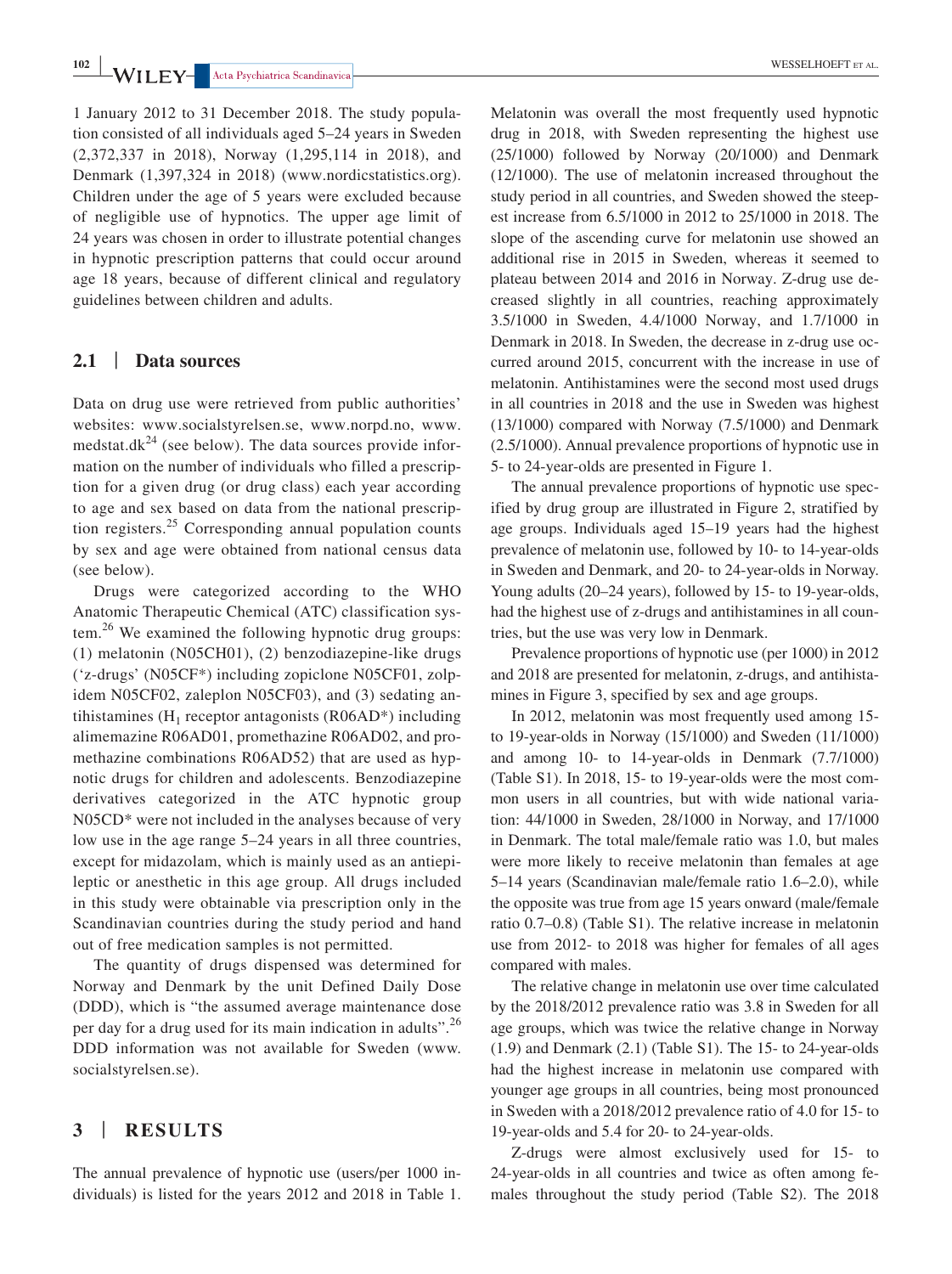| Scandinavian population | TABLE 1 Annual prevalence proportion of hypnotic use (users/per 1000 individuals) in 2012 and 2018 by individual Scandinavian country (Sweden, Norway, and Denmark) and in the total |                    |               |            |                         |            |                |            |                                         |              |
|-------------------------|--------------------------------------------------------------------------------------------------------------------------------------------------------------------------------------|--------------------|---------------|------------|-------------------------|------------|----------------|------------|-----------------------------------------|--------------|
|                         |                                                                                                                                                                                      |                    | <b>Sweden</b> |            | Norway                  |            | <b>Denmark</b> |            | <b>Total Scandinavian</b><br>population |              |
| Year                    | Drug                                                                                                                                                                                 | ATC code           | $\geq$        | Users/1000 | $\overline{\mathsf{X}}$ | Users/1000 | $\geq$         | Users/1000 | $\geq$                                  | Users/1000   |
| 2012                    | Melatonin                                                                                                                                                                            | N05CH01            | 14,850        | 6.5        | 13,068                  | 10.3       | 7798           | 5.7        | 35,716                                  | 7.3          |
|                         | Z-drugs                                                                                                                                                                              | N <sub>05</sub> CF | 13,935        | 61         | 6844                    | 5.4        | 3652           | 2.7        | 24,431                                  | 5.0          |
|                         | Zopiclone                                                                                                                                                                            | N05CF01            | 9606          | 4.2        | 5374                    | 4.2        | 2519           | $1.8\,$    | 17,499                                  | 3.6          |
|                         | Zolpidem                                                                                                                                                                             | N05CF02            | 5550          | 2.4        | 1820                    | $\ddot{1}$ | 1235           | 0.9        | 8605                                    | 1.8          |
|                         | Zaleplon                                                                                                                                                                             | N05CF03            | 134           | $\Xi$      |                         | 0.0        |                | 0.0        | 134                                     | 0.0          |
|                         | Antihistamines                                                                                                                                                                       | R <sub>06</sub> AD | 16,800        | $7.4$      | 8069                    | 6.4        | 1041           | 0.8        | 25,910                                  | 5.3          |
|                         | Alimemazin                                                                                                                                                                           | R06AD01            | 8278          | 3.6        | 7574                    | 6.0        | 0.0            | 0.0        | 15,852                                  | 3.2          |
|                         | Promethazin                                                                                                                                                                          | R06AD02            | 8231          | 3.6        | 532                     | 0.4        | $1041$         | $0.8\,$    | 9804                                    | $2.0\,$      |
|                         | Promethazin combinations                                                                                                                                                             | R06AD52            | 1909          | $0.8\,$    | 0.0                     | 0.0        | 0.0            | 0.0        | 1909                                    | 0.4          |
| 2018                    | Melatonin                                                                                                                                                                            | N05CH01            | 59,670        | 25.2       | 26,013                  | 20.0       | 16,584         | 11.9       | 102,267                                 | 20.2         |
|                         | Z-drugs                                                                                                                                                                              | N05CF              | 8308          | 3.5        | 5687                    | 4.4        | 2432           | $1.7\,$    | 16,427                                  | 3.2          |
|                         | Zopiclone                                                                                                                                                                            | N05CF01            | 6508          | $2.7\,$    | 4189                    | 3.2        | 1669           | 1.2        | 12,366                                  |              |
|                         | Zolpidem                                                                                                                                                                             | N05CF02            | 2310          | 1.0        | 1747                    | $1.3\,$    | 832            | $0.6\,$    | 4889                                    | $2.4$<br>1.0 |
|                         | Zaleplon                                                                                                                                                                             | N05CF03            |               | 0.0        | $\overline{0}$          | $0.0\,$    | 0.0            | 0.0        |                                         | $0.0\,$      |
|                         | Antihistamines                                                                                                                                                                       | R06AD              | 31,736        | 13.4       | 9713                    | 7.5        | 3553           | 2.5        | 45,002                                  | 8.9          |
|                         | Alimemazin                                                                                                                                                                           | R06AD01            | 11,393        | $4.8$      | 9251                    | 7.1        | 0.0            | $0.0\,$    | 20,644                                  | $4.1\,$      |
|                         | Promethazin                                                                                                                                                                          | R06AD02            | 20,820        | $8.8\,$    | 518                     | 0.4        | 3553           | 2.5        | 24,891                                  | 4.9          |
|                         | Promethazin combinations                                                                                                                                                             | R06AD52            | 2563          | $1.1\,$    | 0.0                     | 0.0        | 0.0            | 0.0        | 2563                                    | 0.5          |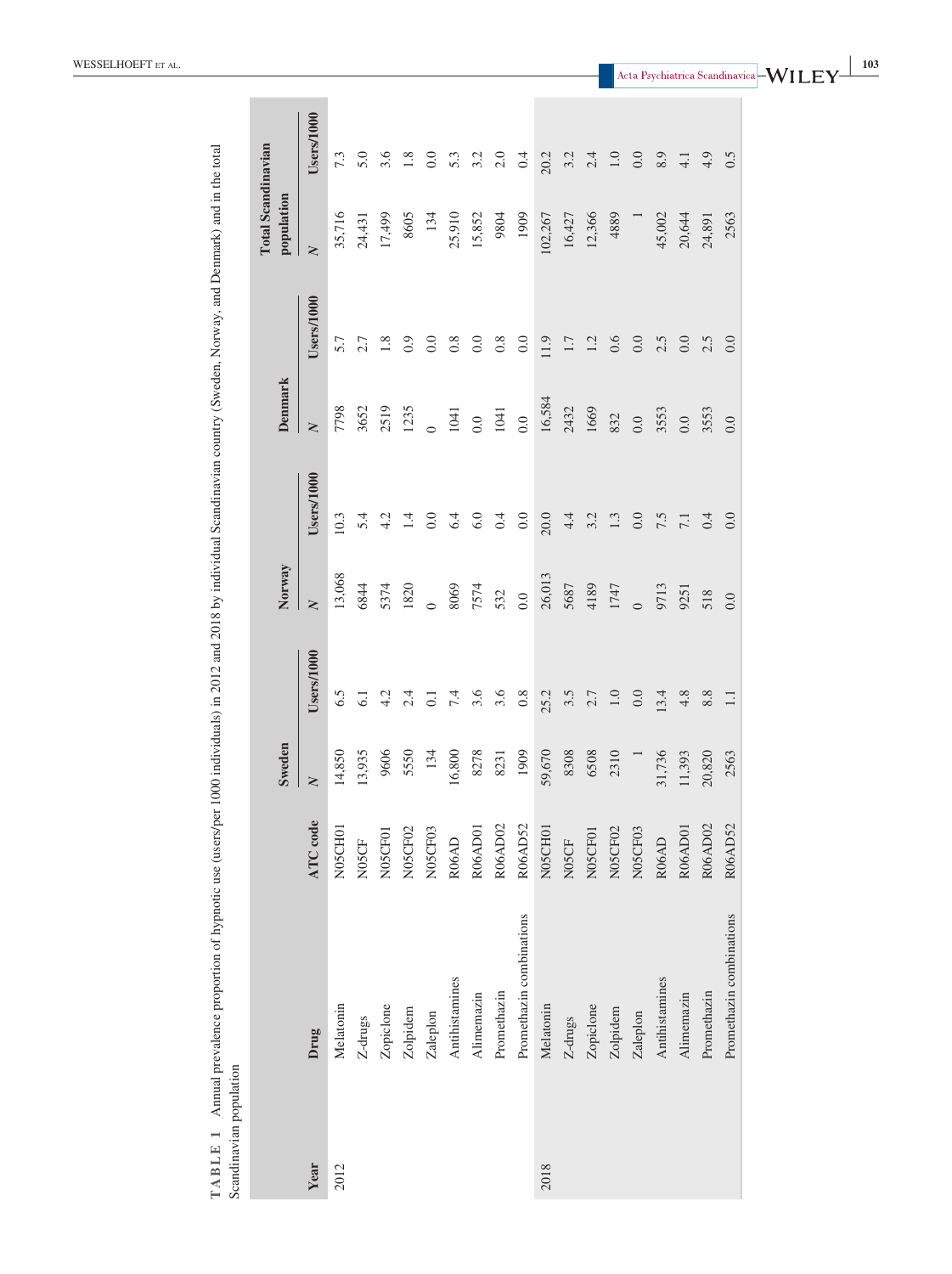prevalence proportion of z-drug use was comparable in Sweden (3.5/1000) and Norway (4.4/1000), and twice the level in Denmark (1.7/1000). The relative decrease in z-drug use over time was similar for the three countries (2018/2012 prevalence ratio 0.6–0.8).

Antihistamines were used by all age groups but at a lower level and with smaller sex differences for 5- to 14-year-olds compared to 15- to 24-year-olds. Females were more likely to use antihistamines at age 15–24 years than males, with male/ female ratios at 0.5–0.6 across countries (Table S3). The Danish use of antihistamines was generally low compared with Sweden and Norway, but the relative increase in total use from 2012 to 2018 was twice as high (3.4) as in Sweden (1.8) and Norway (1.2). There was a marked difference in the prescribed antihistamine drugs between countries, with alimemazine being used frequently in Norway (7.1/1000 users in 2018) but not at all in Denmark, and promethazine being used frequently in Sweden (8.8/1000 users in 2018) but not at all in Norway (Table 1).

The quantity of dispensed melatonin, z-drugs, and antihistamines in 2012 and 2018 was estimated for Norway and Denmark (Table 2a,b). The quantity of melatonin dispensed was equal in 2012 and 2018 with approximately 0.8 DDD/ user/day for the Norwegian population and 1 DDD/user/day for the Danish population. This is equivalent to a daily dose of 2 mg (the recommended daily dose of Circadin for adults  $>$ 55 years).<sup>29</sup> In both countries, males tended to receive slightly higher quantities of melatonin than females throughout the study period, but this tendency attenuated with increasing age. Children aged 5–14 years were dispensed with higher quantities of melatonin (1.1–1.3 DDD/user/day) indicative of daily use compared with adolescents and young adults (0.4–0.9 DDD/user/day).

The quantity of dispensed z-drugs was stable over time at approximately 0.1 DDD/user/day in Norway and Denmark for both sexes, suggesting sporadic use. A similar pattern was observed for antihistamines, where the amount of dispensed drugs was approximately 0.1 DDD/user/day in Norway and 0.3 DDD/user/day in Denmark. The quantity of antihistamines was also relatively stable within countries over time and equal between the sexes. In Norway, 5- to 14-year-olds had the highest amount of antihistamine use in 2018, whereas it was highest for 15- to 24-year-olds in Denmark.

# **4** | **DISCUSSION**

In this study, we found increasing overall use of hypnotics among children, adolescents, and young adults throughout the study period and substantial differences in utilization patterns between the Scandinavian countries. Melatonin was the most frequently used hypnotic with an almost threefold increased use in the total Scandinavian population from 2012 to 2018. Females and 15- to 24-year-olds experienced the highest increase in melatonin use. Antihistamine use increased more modestly throughout the study period, and z-drug use decreased in all three countries. Sweden had the highest prevalence proportion of melatonin and antihistamine use in 2018, and the increase in melatonin use from 2012 onward was twice as high as that in Norway and Sweden.

Although EMA did not formally approve of melatonin treatment for pediatric insomnia until  $2018$ ,<sup>15</sup> national clinical guidelines have for some years suggested melatonin use for sleep problems in children and adolescents with psychiatric disorders like ADHD and autism



**FIGURE 1** Annual prevalence proportions of hypnotic drug use (per 1000) in Sweden, Norway and Denmark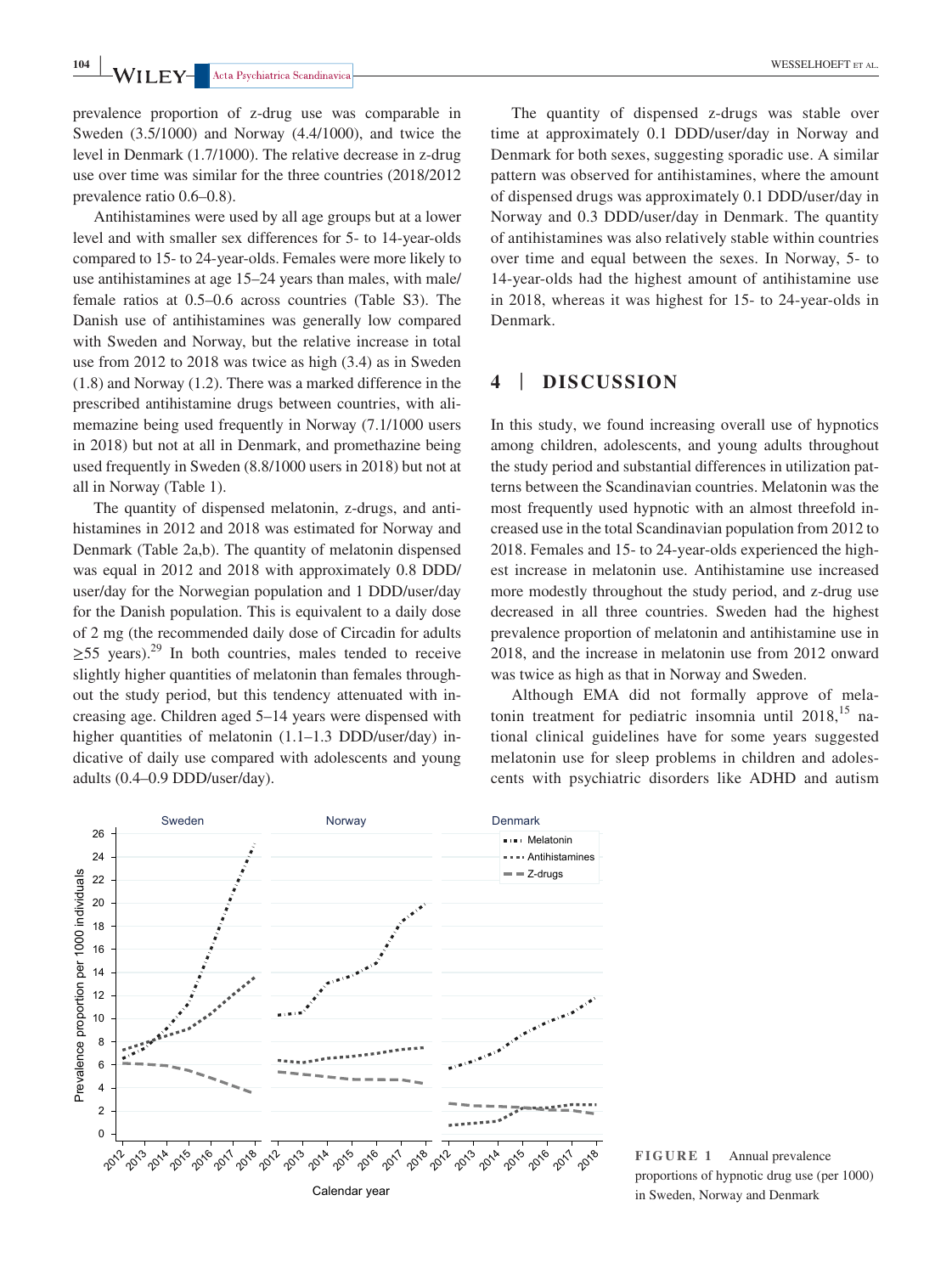

**FIGURE 2** Annual prevalence proportions of hypnotic drug use (per  $1000$ ) by age group and country

spectrum disorders.<sup>30-33</sup> The quantity of melatonin dispensed in Denmark and Norway was equivalent to a daily dose of 2 mg, which was slightly lower than that reported for recurrent pediatric users in Norway (median daily dose  $2.5-3.0$  mg).<sup>23</sup> Still, it indicates regular use and long-term treatment, suggesting that melatonin is primarily used for sleep problems in patients with chronic neurodevelopmental conditions in accordance with clinical guideline recommendations.30,31,33 The growing use of melatonin observed in Scandinavia may, therefore, be related to increasing rates of childhood psychiatric disorders like ADHD, more frequent use in those diagnosed, or a combination there of. There are, to our knowledge, no studies that compare rates of ADHD and autism spectrum disorders between the Scandinavian countries. However, increasing use of psychotropics<sup>34</sup> and stimulants<sup>35,36</sup> may be considered proxies for a rise in neurodevelopmental disorder diagnoses in the Scandinavian countries. A Nordic utilization study showed higher and continuously increasing incidence rates in Sweden of central stimulant and atomoxetine use for children and adolescents during 2008–2012 compared with Norway and Denmark.<sup>37</sup> Hence, our findings of a Swedish predominance in melatonin use could be because of higher rates of young Swedish individuals with ADHD

and comorbid sleep problems or higher treatment intensity compared with Norway and Denmark.

Our study shows that the previously observed increasing trends of melatonin use are ongoing.<sup>22,38,39</sup> European children and adolescents generally experience increasing sleep problems related to social media and electronic device use  $40-42$ and overall poor mental health. $43$  A WHO survey of 11- to 15-year-olds showed that sleep problems increased markedly from 2002 to 2014 in Sweden (from 25% to 31%) and Denmark (from 20% to 26%), whereas it decreased slightly in Norway (from 19% to  $17\%$ ).<sup>44</sup> The survey also provided information on psychosomatic symptoms (sadness, anxiety, back pain, sleep problems etc.) and found that Swedish 11- to 15-year-olds had the highest score of psychosomatic symptoms in 2002 (9.5) compared with Norway and Denmark (7.3 and 6.9, respectively) and experienced the highest increase toward 2018 (1.1 vs. 0.2 and 0.9, respectively).<sup>45</sup> Looking at 15-year-olds during 1985–2014, there was a doubling of psychosomatic complaints in Swedes (reaching 57% for females and 30% for males), whereas the increase in Norway and Denmark was less steep (reaching 40% for females and 20% for males).46 Higher levels of general sleep and emotional problems in Swedish adolescents could, therefore, contribute to a higher use of hypnotics.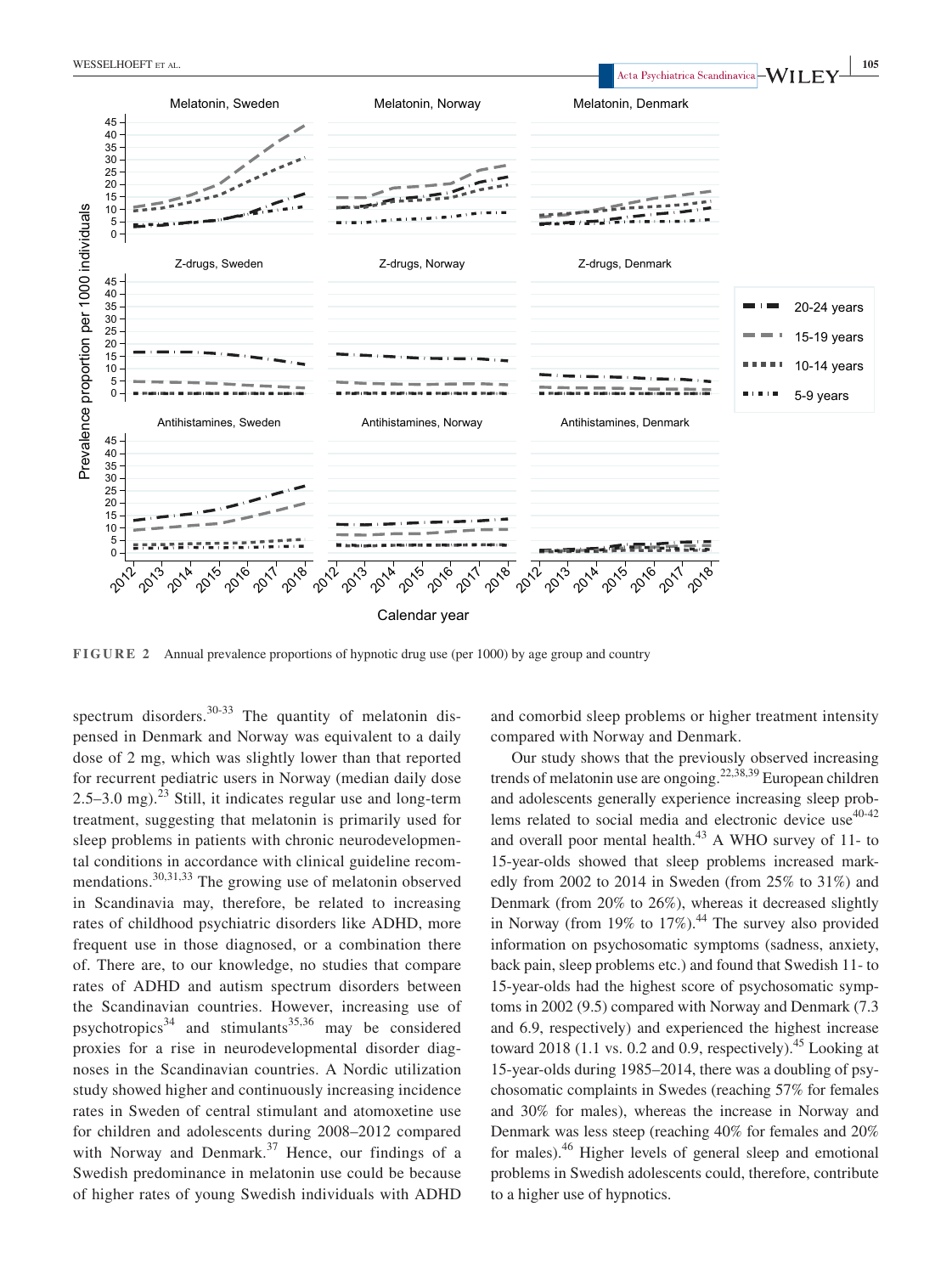

**FIGURE 3** Prevalence proportions of hypnotic drug use (per 1000) in 2012 and 2018 by sex, age group and country (note: variation in x-axes) [Colour figure can be viewed at [wileyonlinelibrary.com](www.wileyonlinelibrary.com)]

Z-drug use declined throughout the study period in all countries, particularly in Sweden that had the highest use at the beginning of the study period. The Swedish decline occurred around 2015, following regulatory warnings regarding side effects of zolpidem in  $2013-2014^{13}$  and awareness about the risk for misuse and withdrawal issues. $47$  It was, however, timed concurrent with a marked Swedish increase in melatonin and antihistamine use, suggesting a change in clinicians' treatment choices rather than reluctancy to prescribe hypnotic drugs. The quantity of z-drugs dispensed in Denmark and Norway was low, suggesting low dosage and/ or sporadic use.

Sedating antihistamines were rarely prescribed in Denmark, whereas the use increased moderately in Sweden and slightly in Norway throughout the study period. Like for z-drugs, the quantity of antihistamines dispensed was low, suggesting sporadic use.

The 15- to 24-year-olds had the highest overall use of hypnotics, compared with individuals younger than 15 years. This is in line with a recent Danish population-based register study showing that the number of individuals diagnosed with regular sleep disorders increases with age.<sup>48</sup> The 15- to 24-year-olds, however, also experienced the highest increase in use over time, especially of melatonin. Similar findings have been shown in studies describing patterns of use of antidepressants<sup>49,50</sup> and central stimulants.<sup>35,50</sup> This could relate to more adolescents and young adults being referred to mental health clinics, which has been observed in Denmark,  $51$  and subsequently assigned with clinical psychiatric diagnoses and pharmacologically treated for any comorbid sleep problems.

Melatonin use was twice as common for young boys compared with girls, while the opposite pattern was observed from age 15 years onward. This may reflect that sleep disorders are more common in boys at a young age, and more common in girls at an older age. $48$  It could, however, also due to variation in sex distribution and age at onset of any underlying psychiatric morbidity<sup>52</sup> that causes the insomnia. ADHD and autism spectrum disorders have an early onset and are more frequent in boys, which could contribute to the male preponderance in melatonin use before age 15 years. Depressive and anxiety disorders, on the other hand, are more common in adolescent females<sup>52</sup> and insomnia in this subgroup is likely to be secondary to these disorders. We observed that adolescent females had a higher use of antihistamines and z-drugs than adolescent males. The effect of melatonin on sleep problems caused by depression and anxiety is rarely examined, $12$  and its clinical effect in adults is limited. $53$  It is possible that insomnia caused by depression and anxiety is more treatment resistant leading to a higher use of second-line treatment choices, such as antihistamines and z-drugs, in adolescent females.

The Swedish predominance and pronounced rise in hypnotic use compared with Norway and Denmark resemble that previously observed in Scandinavia regarding central stimulants $37$  and antidepressants.<sup>54</sup> The licensed indications for hypnotic use in children and adolescents are similar in the Scandinavian countries with two exceptions; Melatonin AGB was approved in Sweden in 2019 for individuals aged  $6-17$  years with ADHD,<sup>55</sup> and promethazine has been approved for years in Sweden with the indication insomnia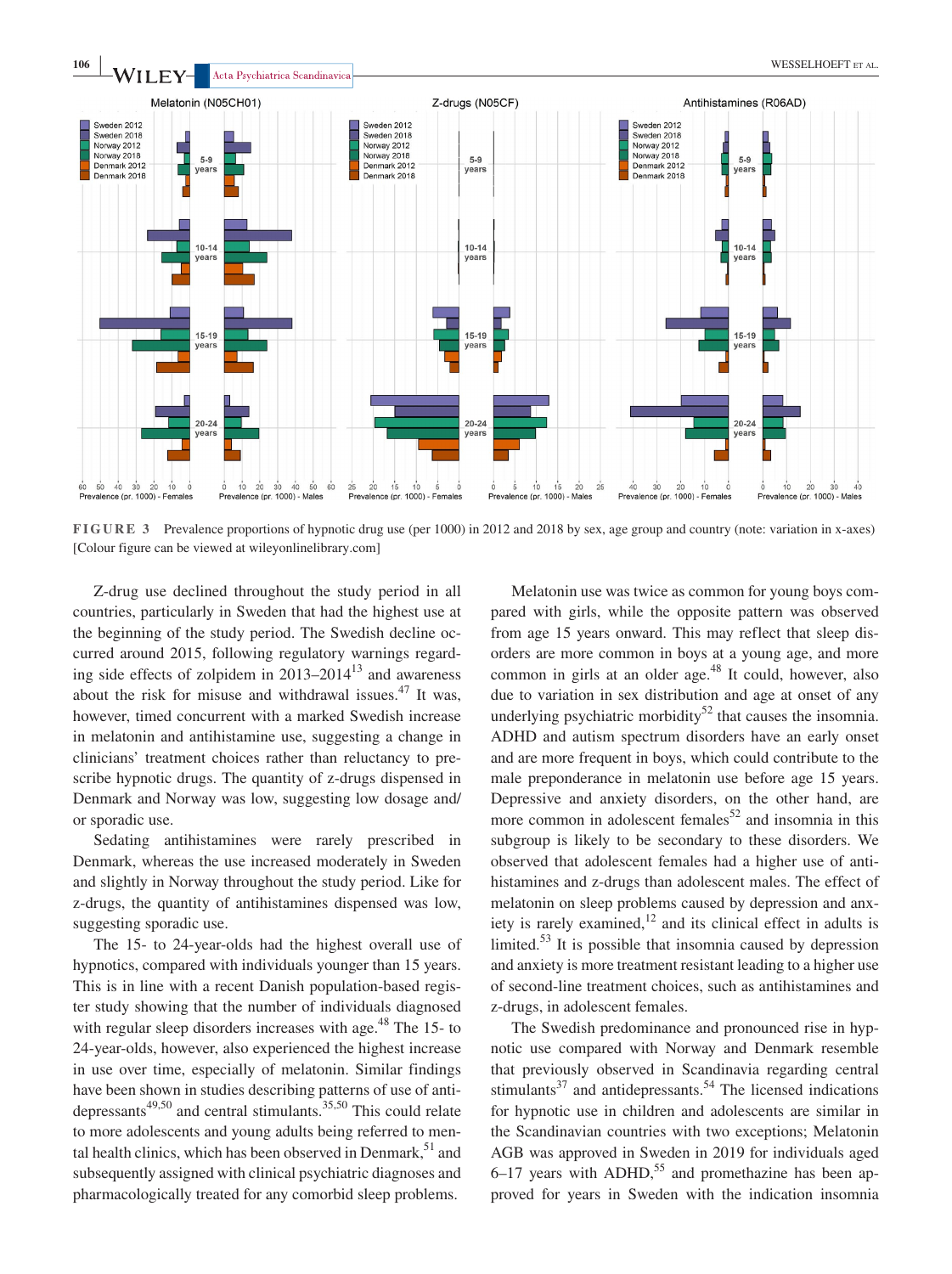| TABLE 2       |                       | Quantity of hypnotic drugs dispensed per user per day in (a) Norway (b) Denmark by age group and sex in 2012 and 2018 |                               |                     |                  |                                 |                  |                          |                                                         |         |                        |                                                        |
|---------------|-----------------------|-----------------------------------------------------------------------------------------------------------------------|-------------------------------|---------------------|------------------|---------------------------------|------------------|--------------------------|---------------------------------------------------------|---------|------------------------|--------------------------------------------------------|
|               |                       |                                                                                                                       |                               | Melatonin (N05CH01) |                  |                                 | Z-drugs (N05CF*) |                          | Antihistamines (phenothiazine derivatives:<br>$R06AD^*$ |         |                        | WESSELHOEFT et al.                                     |
| Year          | Age groups<br>(years) | Sex                                                                                                                   | Users<br>$\widehat{\epsilon}$ | DDD                 | DDD/user/<br>day | Users<br>$\widehat{\mathbf{z}}$ | DDD              | DDD/user/<br>day         | Users (N)                                               | DDD     | user/day<br><b>NDD</b> |                                                        |
| $\widehat{a}$ |                       |                                                                                                                       |                               |                     |                  |                                 |                  |                          |                                                         |         |                        |                                                        |
| 2012          | $5 - 9$               | $\overline{AB}$                                                                                                       | 1415                          | 568,701             | 1.10             | $\circ$                         | 255              | 0.12                     | 1011                                                    | 51,911  | 0.14                   |                                                        |
|               |                       | Male                                                                                                                  | 977                           | 397,868             | $\Xi$            | $\circ$                         | 135              | 0.06                     | 574                                                     | 32,102  | 0.15                   |                                                        |
|               |                       | Female                                                                                                                | 438                           | 170,832             | 1.07             | $(n < 5)$                       | (1000)           | $\mathbf{I}$             | 437                                                     | 19,808  | 0.12                   |                                                        |
|               | $10 - 14$             | $\overline{AB}$                                                                                                       | 3344                          | 1,419,096           | 1.16             | 58                              | 1187             | 0.06                     | 904                                                     | 57,249  | 0.17                   |                                                        |
|               |                       | $\rm {Male}$                                                                                                          | 2241                          | 1,003,907           | 1.23             | 26                              | 602              | 0.06                     | 514                                                     | 35,524  | 0.19                   |                                                        |
|               |                       | Female                                                                                                                | 1103                          | 415,189             | 1.03             | 32                              | 585              | 0.05                     | 390                                                     | 21,725  | 0.15                   |                                                        |
|               | $15 - 19$             | $\overline{AB}$                                                                                                       | 4785                          | 1,184,949           | 0.68             | 1,507                           | 48,432           | 0.09                     | 2382                                                    | 84,517  | 0.10                   |                                                        |
|               |                       | Male                                                                                                                  | 2244                          | 633,449             | 0.77             | 583                             | 19,380           | 0.09                     | 831                                                     | 32,117  | 0.11                   |                                                        |
|               |                       | Female                                                                                                                | 2541                          | 551,500             | 0.59             | 924                             | 29,052           | 0.09                     | 1551                                                    | 52,400  | 0.09                   |                                                        |
|               | $20 - 24$             | $\overline{AB}$                                                                                                       | 3524                          | 455,481             | 0.35             | 5273                            | 265,384          | 0.14                     | 3772                                                    | 159,836 | 0.12                   |                                                        |
|               |                       | Male                                                                                                                  | 1600                          | 224,420             | 0.38             | 2086                            | 104,137          | 0.14                     | 1424                                                    | 58,096  | 0.11                   |                                                        |
|               |                       | Female                                                                                                                | 1924                          | 231,060             | 0.33             | 3187                            | 161,246          | 0.14                     | 2348                                                    | 101,740 | 0.12                   |                                                        |
|               | $5 - 24$              | $\overline{AB}$                                                                                                       | 13,068                        | 3,628,227           | 0.76             | 6844                            | 315,258          | 0.13                     | 8069                                                    | 353,513 | 0.12                   |                                                        |
|               |                       | Male                                                                                                                  | 7062                          | 2,259,645           | 0.88             | 2701                            | 124,255          | 0.13                     | 3343                                                    | 157,840 | 0.13                   |                                                        |
|               |                       | Female                                                                                                                | 6006                          | 1,368,582           | 0.62             | 4143                            | 190,883          | 0.13                     | 4726                                                    | 195,673 | 0.11                   |                                                        |
| 2018          | $5 - 9$               | $\overline{AB}$                                                                                                       | 2838                          | 1,112,611           | 1.07             | $(n < 5)$                       | ( < 1000)        | $\mathbf{I}$             | 991                                                     | 79,800  | 0.22                   |                                                        |
|               |                       | Male                                                                                                                  | 1819                          | 744,928             | 1.12             | $(n < 5)$                       | $($ <1000 $)$    | 1                        | 564                                                     | 49,767  | 0.24                   |                                                        |
|               |                       | Female                                                                                                                | 1019                          | 367,683             | 0.99             | $(n < 5)$                       | (1000)           | $\overline{\phantom{a}}$ | 427                                                     | 30,033  | 0.19                   |                                                        |
|               | $10 - 14$             | $\overline{AB}$                                                                                                       | 6285                          | 2,545,222           | 1.11             | 39                              | 1,580            | 0.11                     | 1046                                                    | 66,494  | 0.17                   |                                                        |
|               |                       | Male                                                                                                                  | 3866                          | 1,668,392           | 1.18             | 22                              | 757              | 0.09                     | 564                                                     | 41,703  | 0.20                   |                                                        |
|               |                       | Female                                                                                                                | 2419                          | 876,830             | 0.99             | $\overline{17}$                 | 824              | 0.13                     | 482                                                     | 24,792  | 0.14                   |                                                        |
|               | $15 - 19$             | $\overline{AB}$                                                                                                       | 8976                          | 4<br>2,232,01       | 0.68             | 1138                            | 36,659           | 0.09                     | 3031                                                    | 113,645 | 0.10                   | Acta Psychiatrica Scandinavica $\mathsf{\vdash WILEY}$ |
|               |                       | $\rm {Male}$                                                                                                          | 3971                          | 1,121,134           | 0.77             | 430                             | 13,291           | 0.08                     | 1108                                                    | 49,952  | 0.12                   |                                                        |
|               |                       | Female                                                                                                                | 5005                          | 1,110,880           | 0.61             | 708                             | 23,368           | 0.09                     | 1923                                                    | 63,693  | 0.09                   |                                                        |
|               | $20 - 24$             | $\overline{AB}$                                                                                                       | 7914                          | 1,306,348           | 0.45             | 4510                            | 209,887          | 0.13                     | 4645                                                    | 188,071 | 0.11                   |                                                        |
|               |                       | $\rm {Male}$                                                                                                          | 3452                          | 609,253             | 0.48             | 1740                            | 81,153           | 0.13                     | 1676                                                    | 63,859  | 0.10                   |                                                        |
|               |                       | Female                                                                                                                | 4462                          | 697,095             | 0.43             | 2770                            | 128,733          | 0.13                     | 2969                                                    | 124,212 | 0.11                   |                                                        |
|               | $5 - 24$              | $\overline{AB}$                                                                                                       | 26,013                        | 7,196,196           | 0.76             | 5687                            | 248,126          | 0.12                     | 9713                                                    | 448,010 | 0.13                   |                                                        |
|               |                       | Male                                                                                                                  | 13,108                        | 4,143,707           | 0.87             | 2192                            | 95,201           | 0.12                     | 3912                                                    | 205,280 | 0.14                   |                                                        |
|               |                       | Female                                                                                                                | 12,905                        | 3,052,488           | 0.65             | 3495                            | 152,925          | 0.12                     | 5801                                                    | 242,730 | 0.11                   |                                                        |
|               |                       |                                                                                                                       |                               |                     |                  |                                 |                  |                          |                                                         |         | (Continues)            | 107                                                    |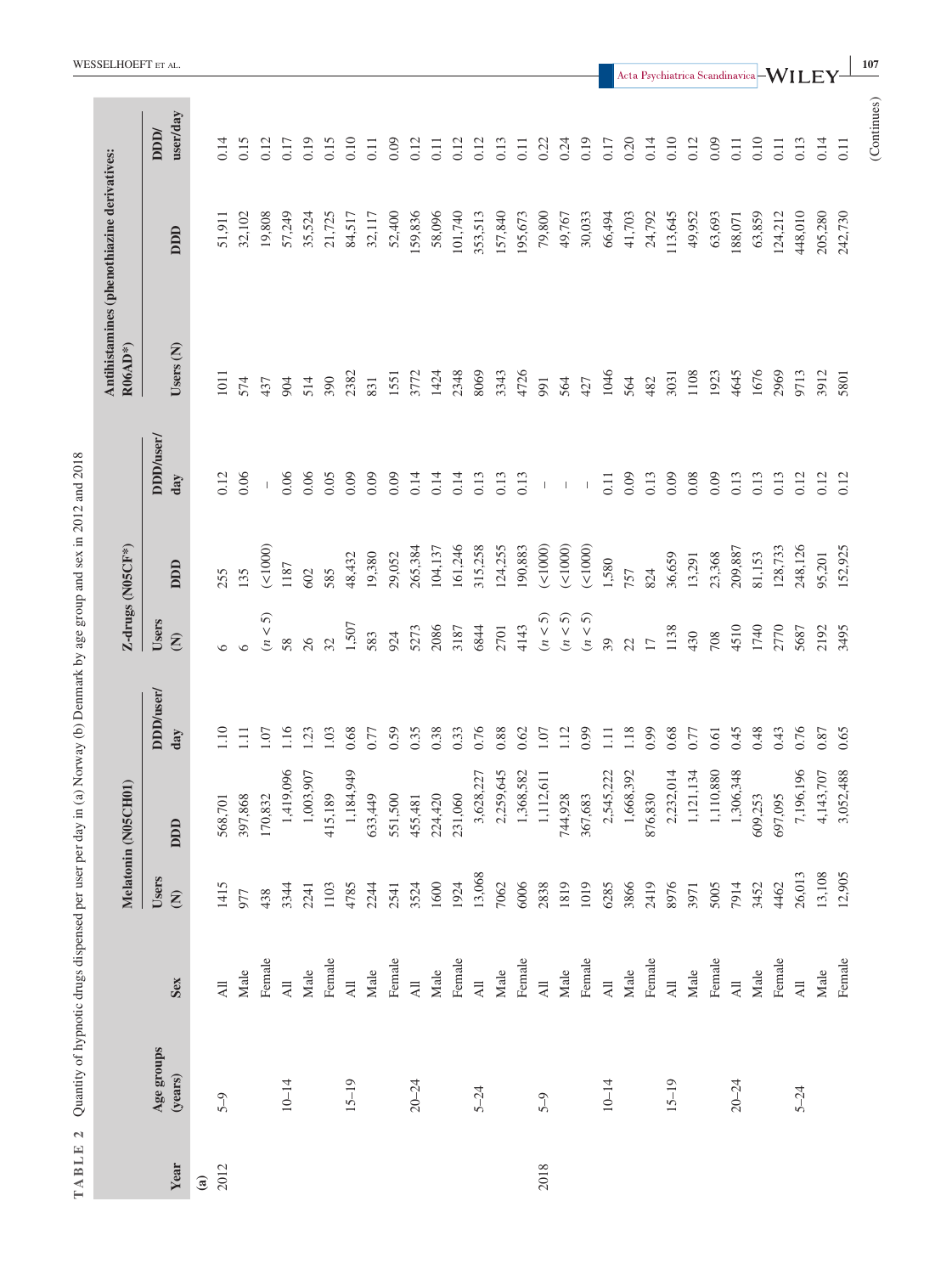| TABLE 2  | (Continued)                             |                          |                               |                     |                  |                                 |            |                  |                                                       |         |                        |
|----------|-----------------------------------------|--------------------------|-------------------------------|---------------------|------------------|---------------------------------|------------|------------------|-------------------------------------------------------|---------|------------------------|
|          |                                         |                          |                               | Melatonin (N05CH01) |                  | Z-drugs (N05CF*)                |            |                  | Antihistamines (phenothiazine derivatives:<br>R06AD*) |         |                        |
| Year     | Age groups<br>(years)                   | Sex                      | Users<br>$\widehat{\epsilon}$ | DDD                 | DDD/user/<br>day | Users<br>$\widehat{\mathbf{z}}$ | DDD        | DDD/user/<br>day | Users (N)                                             | DDD     | user/day<br><b>NDD</b> |
| $\Theta$ |                                         |                          |                               |                     |                  |                                 |            |                  |                                                       |         |                        |
| 2012     | $5 - 9$                                 | $\overline{AB}$          | 1282                          | 598,000             | 1.28             | (n < 5)                         | $($ <1000) |                  | 267                                                   | 5000    | 0.05                   |
|          |                                         | Male                     | 937                           | 430,000             | 1.26             | (n < 5)                         | ( < 1000)  |                  | 119                                                   | 3000    | 0.07                   |
|          |                                         | Female                   | 345                           | 168,000             | 1.33             | (n < 5)                         | (1000)     |                  | 148                                                   | 2000    | 0.04                   |
|          | $10 - 14$                               | $\overline{AB}$          | 2599                          | 1,122,000           | 1.18             | 49                              | 1000       | 0.06             | 140                                                   | 13,000  | 0.25                   |
|          |                                         | Male                     | 1820                          | 809,000             | 1.22             | 16                              | (1000)     | $\bar{\bar{1}}$  | 81                                                    | 6000    | 0.20                   |
|          |                                         | Female                   | 779                           | 311000              | 1.09             | 33                              | (1000)     | $\overline{1}$   | 59                                                    | 7000    | 0.32                   |
|          | $15 - 19$                               | $\overline{AB}$          | 2454                          | 695,000             | 0.78             | 923                             | 33,000     | 0.10             | 275                                                   | 37,000  | 0.37                   |
|          |                                         | $\rm {Male}$             | 1320                          | 396,000             | 0.82             | 334                             | 12,000     | 0.10             | 92                                                    | 12,000  | 0.36                   |
|          |                                         | Female                   | 1134                          | 299,000             | 0.72             | 589                             | 21000      | 0.10             | 183                                                   | 26,000  | 0.39                   |
|          | $20 - 24$                               | $\overline{AB}$          | 1463                          | 245,000             | 0.46             | 2680                            | 132,000    | 0.13             | 359                                                   | 47,000  | 0.36                   |
|          |                                         | Male                     | 714                           | 125,000             | 0.48             | 1074                            | 56,000     | 0.14             | 157                                                   | 23,000  | 0.40                   |
|          |                                         | Female                   | 749                           | 121000              | 0.44             | 1606                            | 75,000     | 0.13             | 202                                                   | 25,000  | 0.34                   |
|          | $5 - 24$                                | $\overline{A}$           | 7798                          | 2,660,000           | 0.93             | 3652                            | 166,000    | 0.12             | 1,041                                                 | 102,000 | 0.27                   |
|          |                                         | $\rm {Male}$             | 4791                          | 1,760,000           | $1.01\,$         | 1424                            | 68,000     | 0.13             | 449                                                   | 44,000  | 0.27                   |
|          |                                         | Female                   | 3007                          | 899,000             | 0.82             | 2228                            | 96,000     | 0.12             | 592                                                   | 60,000  | 0.28                   |
| 2018     | $5 - 9$                                 | $\overline{AB}$          | 1915                          | 875,000             | 1.25             | (n < 5)                         | (21000)    |                  | 435                                                   | 14,000  | 0.09                   |
|          |                                         | $\rm {Male}$             | 1312                          | 606,000             | 1.26             | (n < 5)                         | $($ <1000) |                  | 216                                                   | 7000    | 0.09                   |
|          |                                         | Female                   | 603                           | 270,000             | 1.23             | (n < 5)                         | (21000)    |                  | 219                                                   | 8000    | 0.10                   |
|          | $10 - 14$                               | $\overline{AB}$          | 4499                          | 2,068,000           | 1.26             | $(n < 5)$                       | (1000)     |                  | 308                                                   | 25,000  | 0.22                   |
|          |                                         | $\rm {Male}$             | 2890                          | 1,384,000           | 1.31             | (n < 5)                         | (1000)     |                  | 150                                                   | 13,000  | 0.24                   |
|          |                                         | Female                   | 1609                          | 684,000             | 1.16             | (n < 5)                         | (1000)     |                  | 158                                                   | 12,000  | 0.21                   |
|          | $15 - 19$                               | All                      | 5997                          | 1,952,000           | 0.89             | 547                             | 22,000     | 0.11             | 1026                                                  | 138,000 | 0.37                   |
|          |                                         | $\rm {Male}$             | 2873                          | 1,006,000           | 0.96             | 192                             | 7,000      | 0.10             | 371                                                   | 49,000  | 0.36                   |
|          |                                         | Female                   | 3124                          | 946,000             | 0.83             | 355                             | 13,000     | 0.10             | 655                                                   | 89,000  | 0.37                   |
|          | $20 - 24$                               | $\overline{\mathrm{Al}}$ | 4173                          | 853,000             | 0.56             | 1885                            | 87,000     | 0.13             | 1784                                                  | 247,000 | 0.38                   |
|          |                                         | $\rm {Male}$             | 1810                          | 380,000             | 0.57             | 687                             | 34,000     | 0.14             | 666                                                   | 87,000  | 0.36                   |
|          |                                         | Female                   | 2363                          | 473,000             | 0.55             | 1198                            | 51000      | 0.12             | 1118                                                  | 160,000 | 0.39                   |
|          | $5 - 24$                                | $\overline{AB}$          | 16,584                        | 5,748,000           | 0.95             | 2432                            | 109,000    | 0.12             | 3553                                                  | 424,000 | 0.33                   |
|          |                                         | Male                     | 8885                          | 3,376,000           | 1.04             | 879                             | 41000      | 0.13             | 1403                                                  | 156,000 | 0.30                   |
|          |                                         | Female                   | 7699                          | 2,373,000           | 0.84             | 1553                            | 64,000     | 0.11             | 2150                                                  | 269,000 | 0.34                   |
|          | Abbreviations: DDD, Defined Daily Dose. |                          |                               |                     |                  |                                 |            |                  |                                                       |         |                        |

**108**  $\blacksquare$  **WESSELHOEFT** WESSELHOEFT

a l .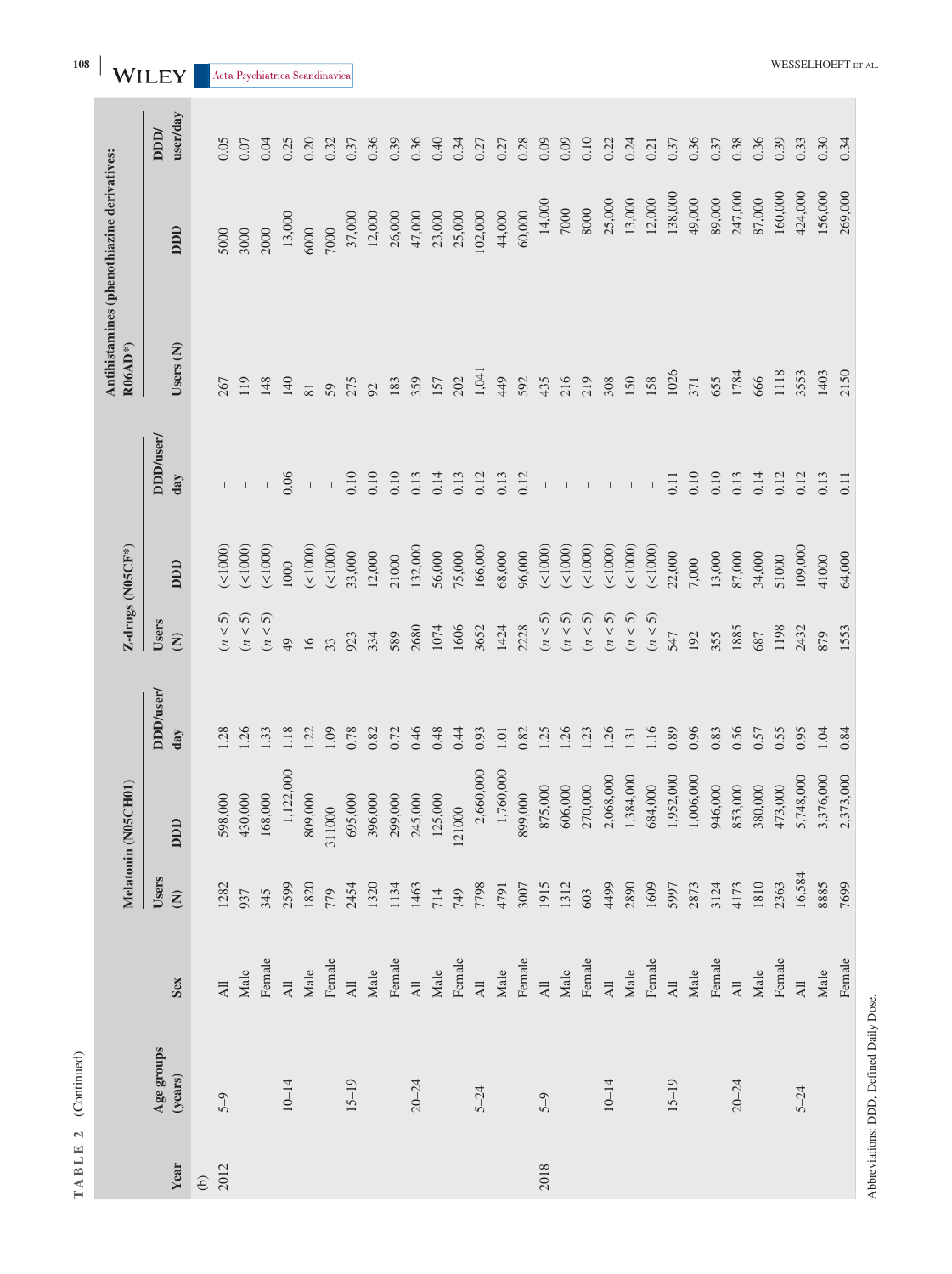from age two years (Lergigan)<sup>56</sup> and five years (Prometazin Actavis), $57$  respectively. This could contribute to higher melatonin use in Sweden, although we expect the contribution to be modest, given that clinical guidelines in all three countries have recommended melatonin use for this subgroup for some time.<sup>30-33</sup> We suggest that the discrepancy observed could be based on variation in mental healthcare access. A comparison of 28 EU countries showed that Sweden had the highest accessibility of child and adolescent psychiatrists per 100,000 youths of all countries, and that it was more than twice that of Denmark.<sup>58</sup> Our findings could, therefore, reflect that sleep problems are treated more intensely in Sweden because of a higher availability of mental health services. It is also possible that between-country variations in clinicians' treatment threshold are of importance. Finally, it is possible that the overall rise of pharmacological treatment of insomnia reflects reduced availability of non-pharmacological treatments like behavioral therapy that is a time-consuming healthcare procedure compared with standard medicine consultations.

# **5** | **STRENGTHS AND LIMITATIONS**

An important strength of our study is the use of three nationwide study populations with data sets that eliminate selection and recall bias. All drugs included in the study were obtainable via prescription only during the study period. Filled prescriptions are considered superior to medical record and questionnaire information $^{25}$  and are more indicative of use than prescriptions alone,<sup>59</sup> but they are only a proxy for actual consumption. In addition, our data sources only allow us to report one-year period prevalence, that is, the proportion of individuals treated at any point during a given year. This metric is different from the proportion of patients treated at the same time, a difference particularly pronounced for drugs such as melatonin that by some patients are used only shortly. Further, our study does not include information regarding indications for hypnotic use, although a prescription was required in Scandinavia during the study period. This limitation is particularly important for antihistamine use, where insomnia is not the main indication (except for alimemazine in Norway), and there is a risk for overestimating hypnotic use. Because of the hierarchical ATC classification of data, we could only compare the use of individual drugs or complete drug groups. Drugs dispensed in hospital were not included in the databases and information on quantity of use was not available for Sweden.

# **6** | **CONCLUDING REMARKS**

The use of hypnotics—except from z-drugs—is increasing among Scandinavian children, adolescents, and young

adults, and Sweden displays a markedly higher use compared with Norway and Denmark. Melatonin is by far the most commonly used drug, and there was an almost threefold increase in use among young Scandinavians from 2012 to 2018. Melatonin seems to be dispensed regularly in this age group despite of warnings about potential interference with natural melatonin homeostasis and pubertal onset.12 Our study cannot determine, whether the variation in Scandinavian rates of hypnotic use is rational, but the populations are considered comparable regarding culture, ethnicity, and healthcare systems. Future studies should follow hypnotic utilization rates carefully and clarify the reasons for yet another Scandinavian discrepancy of psychotropic use in youths.

#### **ACKNOWLEDGEMENTS**

Rikke Wesselhoeft and Mette Bliddal are funded in part by NIH R01MH114967.

Data manager Jakob Harbo Andersen is acknowledged for his assistance regarding specific analyses and medical student Sissel Mogensen for assistance regarding literature search. Child and adolescent psychiatrist Lene Mølstrøm Andersen is acknowledged for discussions of the original study idea.

# **CONFLICTS OF INTEREST**

Anton Pottegård reports participation in research projects funded by Alcon, Almirall, Astellas, Astra-Zeneca, Boehringer-Ingelheim, Novo Nordisk, Servier, and LEO Pharma, all with funds paid to the institution where he was employed (no personal fees) and with no relation to the work reported in this paper. Johan Reutfors is employed at the Centre for Pharmacoepidemiology, Karolinska Institutet, which receives grants from several entities (pharmaceutical companies, regulatory authorities, and contract research organizations) for performance of drug safety and drug utilization studies, with no relation to the work reported in this paper. Rikke Wesselhoeft, Peter Bjødstrup Jensen, Mette Bliddal, Poul Jørgen Jennum, Svetlana Skurtveit, Ingeborg Hartz, and Per Damkier report no conflicts of interest.

#### **PEER REVIEW**

The peer review history for this article is available at [https://](https://publons.com/publon/10.1111/acps.13329) [publons.com/publon/10.1111/acps.13329](https://publons.com/publon/10.1111/acps.13329).

### **DATA AVAILABILITY STATEMENT**

The data that was used for this study is openly available at Zenodo.org ([https://zenodo.org/deposit/4775299\)](https://zenodo.org/deposit/4775299). The data was derived from the resources listed below.

Drug statistics data:

[https://sdb.socialstyrelsen.se/if\\_lak/val.aspx](https://sdb.socialstyrelsen.se/if_lak/val.aspx) (download date: 2020.06.15).

<http://www.norpd.no/> (download date: 2020.12.06). <http://www.medstat.dk/>(download date: 2020.11.26).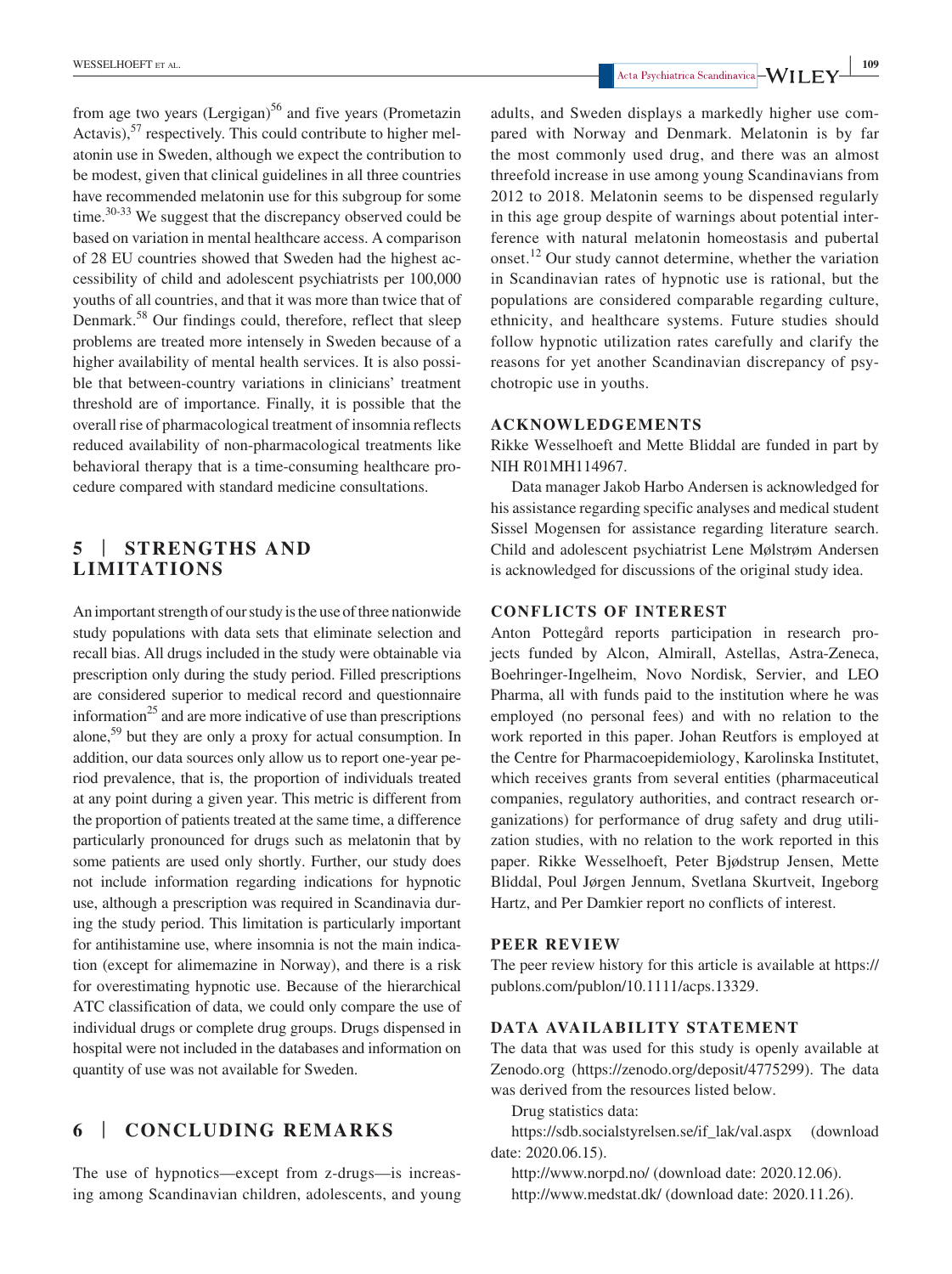Census data:

<http://www.statistikdatabasen.scb.se> (download date: 2020.06.12).

<https://www.ssb.no/>(download date: 2020.06.15). <https://statistikbanken.dk>(download date: 2020.06.12).

# **STATISTICAL ANALYSES**

First, we calculated the total numbers and the prevalence of use (number of users per 1000 individuals) for hypnotic drugs in 2012 and 2018 in the total Scandinavian population, by country and by drug. Second, we calculated the annual number of 5- to 24-year-olds per 1000 individuals (annual prevalence, equivalent to one-year period prevalence), who filled at least one hypnotic prescription per year, stratified by drug group (melatonin, z-drugs, antihistamines, hydroxyzine) during 2012–2018. Third, the prevalence proportion of hypnotic users throughout the study period was illustrated for each drug group stratified by age group. Fourth, we calculated the annual prevalence proportion of hypnotic users in 2012 and 2018, by sex and age group (5–9, 10–14, 15–19, 20–24 years), specified by drug group (melatonin, z-drugs, antihistamines). The exact numbers and male/female prevalence ratios for 2012 and 2018 are presented in supplementary tables, as well as the relative change in use over time, calculated by a 2018/2012 prevalence ratio (including 95% confidence intervals). Finally, the quantity of melatonin, z-drugs, and antihistamines dispensed in 2012 and 2018 was determined for 5- to 24-year-olds in Norway and Denmark, stratified by sex and age group. This was calculated as the cumulated yearly amount of DDD per user per day. All statistical analyses were performed using STATA Release 16.0 (StataCorp, College Station, TX, USA) and  $R$ <sup>27</sup>, including the tidyverse packages.<sup>28</sup>

#### **ETHICS**

The data are publicly accessible in the three countries and approval from any ethical committee or data protection agency is, therefore, not required.

### **ORCID**

*Rikke Wesselhoeft* <https://orcid.org/0000-0001-9700-2739> Poul Jørgen Jennum **b**<https://orcid.org/0000-0001-6986-5254> *Johan Reutfors* • <https://orcid.org/0000-0003-1372-4262> *Per Damkier* **b** <https://orcid.org/0000-0003-0591-7187> *Anton Pottegård* <https://orcid.org/0000-0001-9314-5679>

#### **REFERENCES**

- 1. Carter JC, Wrede JE. Overview of sleep and sleep disorders in infancy and childhood. Pediatr Ann. 2017;46:e133-e138.
- 2. Olfson M, Wall M, Liu S-M, Morin CM, Blanco C. Insomnia and impaired quality of life in the United States. J Clin Psychiatry. 2018;79.
- 3. Maski K, Owens JA. Insomnia, parasomnias, and narcolepsy in children: clinical features, diagnosis, and management. Lancet Neurol. 2016;15:1170-1181.
- 4. Kocevska D, Lysen TS, Dotinga A, et al. Sleep characteristics across the lifespan in 1.1 million people from the Netherlands, United Kingdom and United States: a systematic review and metaanalysis. Nat. Hum Behav. 2021;5:113-122.
- 5. World Health Organization. ICD-10: international statistical classification of diseases and related health problems. Geneva: World Health Organization; 2004.
- 6. Meltzer LJ, Mindell JA. Systematic review and meta-analysis of behavioral interventions for pediatric insomnia. J Pediatr Psychol. 2014;39:932-948.
- 7. Zetterqvist V, Lundén C, Herrmann A, et al. Internet-delivered cognitive behaviour therapy for adolescents with insomnia comorbid to psychiatric conditions: A non-randomised trial. Clin Child Psychol Psychiatry. 2021;26(2):475-489.
- 8. Åslund L, Lekander M, Wicksell RK, Henje E, Jernelöv S. Cognitive-behavioral therapy for insomnia in adolescents with comorbid psychiatric disorders: A clinical pilot study. Clin Child Psychol Psychiatry. 2020;25:958-971.
- 9. Bruni O, Angriman M, Calisti F, et al. Practitioner Review: Treatment of chronic insomnia in children and adolescents with neurodevelopmental disabilities. J Child Psychol Psychiatry. 2018;59:489-508.
- 10. Parker A, Beresford B, Dawson V, et al. Oral melatonin for nonrespiratory sleep disturbance in children with neurodisabilities: systematic review and meta-analyses. Dev Med Child Neurol. 2019;61:880-890.
- 11. Abdelgadir IS, Gordon MA, Akobeng AK. Melatonin for the management of sleep problems in children with neurodevelopmental disorders: a systematic review and meta-analysis. Arch Dis Child. 2018;103:1155-1162.
- 12. Wei S, Smits MG, Tang X, et al. Efficacy and safety of melatonin for sleep onset insomnia in children and adolescents: a meta-analysis of randomized controlled trials. Sleep Med. 2020;68:1-8.
- 13. U.S. FOOD & DRUG ADMINISTRATION. FDA adds Boxed Warning for risk of serious injuries caused by sleepwalking with certain prescription insomnia medicines; 2019. Available from: [https://www.fda.gov/drugs/drug-safety-and-availability/fda-adds](https://www.fda.gov/drugs/drug-safety-and-availability/fda-adds-boxed-warning-risk-serious-injuries-caused-sleepwalking-certain-prescription-insomnia)[boxed-warning-risk-serious-injuries-caused-sleepwalking-certa](https://www.fda.gov/drugs/drug-safety-and-availability/fda-adds-boxed-warning-risk-serious-injuries-caused-sleepwalking-certain-prescription-insomnia) [in-prescription-insomnia:](https://www.fda.gov/drugs/drug-safety-and-availability/fda-adds-boxed-warning-risk-serious-injuries-caused-sleepwalking-certain-prescription-insomnia) [www.fda.gov](http://www.fda.gov) [updated 2019; cited].
- 14. McCall WV, Benca RM, Rosenquist PB, et al. Hypnotic medications and suicide: risk, mechanisms, mitigation, and the FDA. Am J Psychiatry. 2017;174:18-25.
- 15. EUROPEAN MEDICINES AGENCY. Slenyto (melatonin); 2018. Available from: [https://www.ema.europa.eu/en/documents/](https://www.ema.europa.eu/en/documents/overview/slenyto-epar-medicine-overview_en.pdf) [overview/slenyto-epar-medicine-overview\\_en.pdf](https://www.ema.europa.eu/en/documents/overview/slenyto-epar-medicine-overview_en.pdf) [updated 2018; cited]; EMA/570422/2018 EMEA/H/C/004425.
- 16. Alonso-Alconada D, Alvarez A, Arteaga O, Martinez-Ibarguen A, Hilario E. Neuroprotective effect of melatonin: a novel therapy against perinatal hypoxia-ischemia. Int J Mol Sci. 2013;14:9379-9395.
- 17. Tan DX, Manchester LC, Terron MP, Flores LJ, Reiter RJ. One molecule, many derivatives: a never-ending interaction of melatonin with reactive oxygen and nitrogen species? J Pineal Res. 2007;42:28-42.
- 18. Brzezinski A. Melatonin in humans. N Engl J Med. 1997;336:186-195.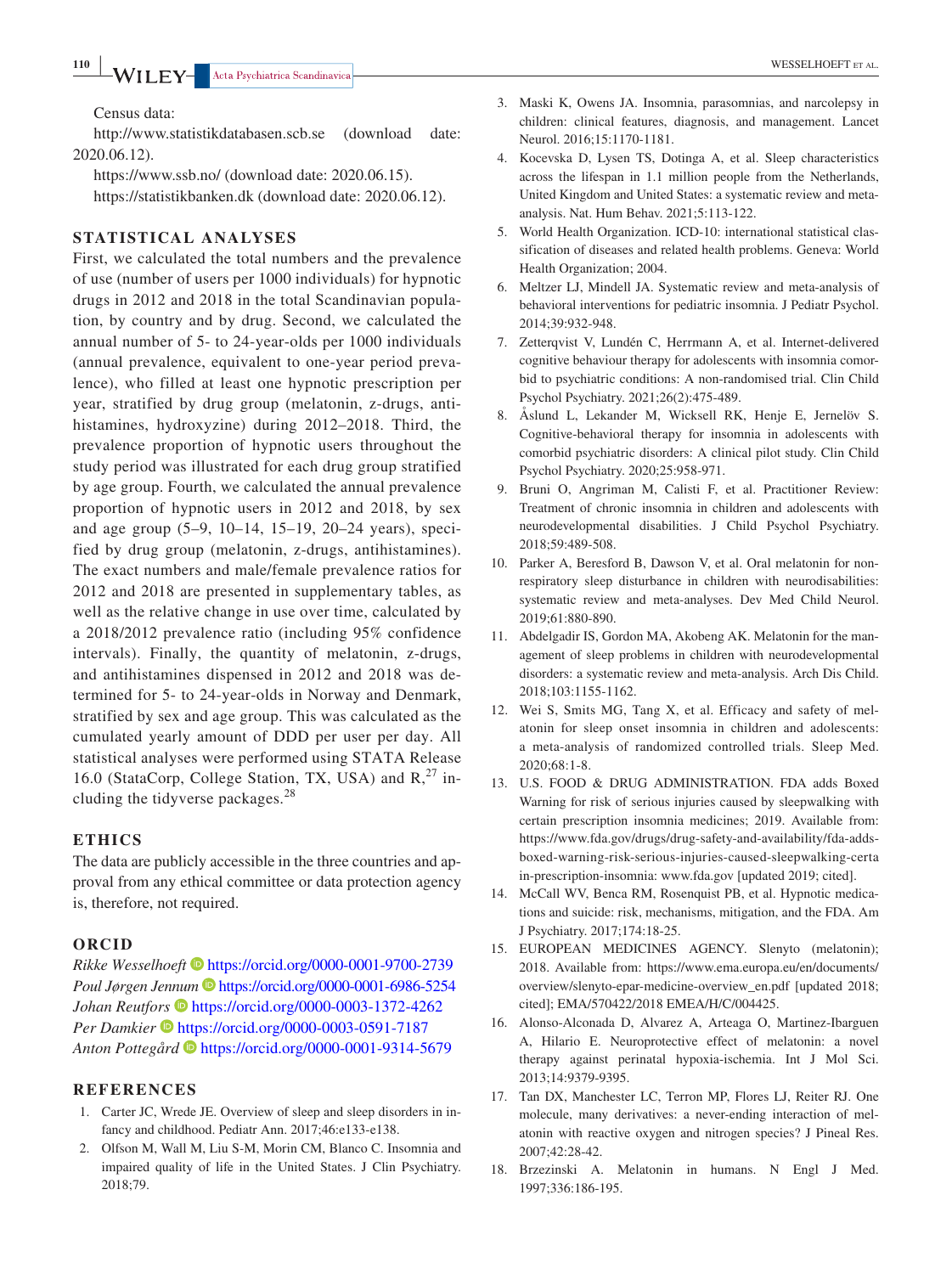- 19. Braam W, Smits MG, Didden R, Korzilius H, Geijlswijk IMV, Curfs LMG. Exogenous melatonin for sleep problems in individuals with intellectual disability: a meta-analysis. Dev Med Child Neurol. 2009;51:340-349.
- 20. Crowley SJ, Acebo C, Carskadon MA. Human puberty: salivary melatonin profiles in constant conditions. Dev Psychobiol. 2012;54:468-473.
- 21. EUROPEAN MEDICINES AGENCY. PART VI SUMMARY OF THE RISK MANAGEMENT PLAN. Active substance(s): Melatonin; 2018. Available from: [https://www.ema.europa.eu/](https://www.ema.europa.eu/en/documents/rmp-summary/slenyto-epar-risk-management-plan-summary_en.pdf) [en/documents/rmp-summary/slenyto-epar-risk-management](https://www.ema.europa.eu/en/documents/rmp-summary/slenyto-epar-risk-management-plan-summary_en.pdf)[plan-summary\\_en.pdf](https://www.ema.europa.eu/en/documents/rmp-summary/slenyto-epar-risk-management-plan-summary_en.pdf) [updated 2018; cited].
- 22. Furster C, Hallerbäck MU. The use of melatonin in Swedish children and adolescents–a register-based study according to age, gender, and medication of ADHD. Eur J Clin Pharmacol. 2015;71:877-881.
- 23. Hartz I, Handal M, Tverdal A, Skurtveit S. Paediatric off-label use of melatonin–a register linkage study between the Norwegian prescription database and patient register. Basic Clin Pharmacol Toxicol. 2015;117:267-273.
- 24. Schmidt M, Hallas J, Laursen M, Friis S. Data Resource Profile: Danish online drug use statistics (MEDSTAT). Int J Epidemiol. 2016;45:1401-1402.
- 25. Furu K, Wettermark B, Andersen M, Martikainen JE, Almarsdottir AB, SÃrensen HT. The Nordic countries as a cohort for pharmacoepidemiological research. Basic Clin Pharmacol Toxicol. 2010;106:86-94.
- 26. World Health Organization. Guidelines for ATC classification and DDD assignment 2019. WHO Collaborating Centre for Drug Statistics Methodology; 2018.
- 27. R Core Team. A language and environment for statistical computing. Vienna, Austria: R Foundation for Statistical Computing; 2018.
- 28. Tidyverse WH. Tidyverse: Easily Install and Load the 'Tidyverse', R Package version 1.2.1.; 2017.
- 29. WHO Collaborating Centre for Drug Statistics Methodology. ATC/DDD index; 2020. Available from: [https://www.whocc.no/](https://www.whocc.no/atc_ddd_index/?code=N05CH01) [atc\\_ddd\\_index/?code=N05CH01](https://www.whocc.no/atc_ddd_index/?code=N05CH01) [updated 2020; cited].
- 30. Swedish Medical Products Agency (Läkemedelsverket). Behandling av sömnstörningar hos barn och ungdomar – kunskapsdokument; 2014. Available from: [https://www.lakemedelsverket.](https://www.lakemedelsverket.se/sv/behandling-och-forskrivning/behandlingsrekommendationer/sok-behandlingsrekommendationer/behandling-av-somnstorningar-hos-barn-och-ungdomar--kunskapsdokument#hmainbody1) [se/sv/behandling-och-forskrivning/behandlingsrekommendation](https://www.lakemedelsverket.se/sv/behandling-och-forskrivning/behandlingsrekommendationer/sok-behandlingsrekommendationer/behandling-av-somnstorningar-hos-barn-och-ungdomar--kunskapsdokument#hmainbody1) [er/sok-behandlingsrekommendationer/behandling-av-somnstorni](https://www.lakemedelsverket.se/sv/behandling-och-forskrivning/behandlingsrekommendationer/sok-behandlingsrekommendationer/behandling-av-somnstorningar-hos-barn-och-ungdomar--kunskapsdokument#hmainbody1) [ngar-hos-barn-och-ungdomar--kunskapsdokument#hmainbody1](https://www.lakemedelsverket.se/sv/behandling-och-forskrivning/behandlingsrekommendationer/sok-behandlingsrekommendationer/behandling-av-somnstorningar-hos-barn-och-ungdomar--kunskapsdokument#hmainbody1) [updated 2014; cited].
- 31. The Norwegian Medical Association (DEN NORSKE LEGE-FORENING). Veileder i BUP 4. utgave, Faglig veileder for barneog ungdomspsykiatri; 2019. Available from: [https://www.legef](https://www.legeforeningen.no/contentassets/308e31a34fb84ab59b7fe2cd0159c476/bup-med-innholdsfortegnelse-nt010719.pdf) [oreningen.no/contentassets/308e31a34fb84ab59b7fe2cd0159c4](https://www.legeforeningen.no/contentassets/308e31a34fb84ab59b7fe2cd0159c476/bup-med-innholdsfortegnelse-nt010719.pdf) [76/bup-med-innholdsfortegnelse-nt010719.pdf](https://www.legeforeningen.no/contentassets/308e31a34fb84ab59b7fe2cd0159c476/bup-med-innholdsfortegnelse-nt010719.pdf) [updated 2019; cited].
- 32. DANISH MEDICINES AGENCY (LÆGEMIDDELSTYREL SEN). Melatonin, Brugere mellem 0-17 år af lægemidler med melatonin; 2016. Available from: [https://laegemiddelstyrelsen.dk/](https://laegemiddelstyrelsen.dk/da/udgivelser/2016/melatonin-brugere-mellem-0-17-aar-af-laegemidler-med-melatonin/%7E/media/A79D51A9E9C445CA9D2FFE8C23B14396.ashx) [da/udgivelser/2016/melatonin-brugere-mellem-0-17-aar-af-laege](https://laegemiddelstyrelsen.dk/da/udgivelser/2016/melatonin-brugere-mellem-0-17-aar-af-laegemidler-med-melatonin/%7E/media/A79D51A9E9C445CA9D2FFE8C23B14396.ashx) [midler-med-melatonin/~/media/A79D51A9E9C445CA9D2F](https://laegemiddelstyrelsen.dk/da/udgivelser/2016/melatonin-brugere-mellem-0-17-aar-af-laegemidler-med-melatonin/%7E/media/A79D51A9E9C445CA9D2FFE8C23B14396.ashx) [FE8C23B14396.ashx](https://laegemiddelstyrelsen.dk/da/udgivelser/2016/melatonin-brugere-mellem-0-17-aar-af-laegemidler-med-melatonin/%7E/media/A79D51A9E9C445CA9D2FFE8C23B14396.ashx) [updated 2016; cited].
- 33. DANISH HEALTH AUTHORITY (SUNDHEDSSTYRELSEN). Vejledning om medikamentel behandling hos børn og unge med psykiske lidelser; 2013 Contract No.: Document Number|.
- 34. Steinhausen H-C. Recent international trends in psychotropic medication prescriptions for children and adolescents. Eur Child Adolesc Psychiatry. 2015;24:635-640.
- 35. Bachmann CJ, Wijlaars LP, Kalverdijk LJ, et al. Trends in ADHD medication use in children and adolescents in five western countries, 2005–2012. Eur Neuropsychopharmacol. 2017;27:484-493.
- 36. Pottegård A, Bjerregaard BK, Glintborg D, Hallas J, Moreno SI. The use of medication against attention deficit hyperactivity disorder in Denmark: a drug use study from a national perspective. Eur J Clin Pharmacol. 2012;68:1443-1450.
- 37. Furu K, Karlstad Ø, Zoega H, et al. Utilization of stimulants and atomoxetine for attention-deficit/hyperactivity disorder among 5.4 million children using population-based longitudinal data. Basic Clin Pharmacol Toxicol. 2017;120:373-379.
- 38. Steffenak AK, Wilde-Larsson B, Nordström G, Skurtveit S, Hartz I. Increase in psychotropic drug use between 2006 and 2010 among adolescents in Norway: a nationwide prescription database study. Clin Epidemiol. 2012;4:225-231.
- 39. Nielsen ES, Hellfritzsch M, Sorensen MJ, Rasmussen H, Thomsen PH, Laursen T. Off-label prescribing of psychotropic drugs in a Danish child and adolescent psychiatric outpatient clinic. Eur Child Adolesc Psychiatry. 2016;25:25-31.
- 40. Hysing M, Pallesen S, Stormark KM, Jakobsen R, Lundervold AJ, Sivertsen B. Sleep and use of electronic devices in adolescence: results from a large population-based study. BMJ Open. 2015;5(1):e006748.
- 41. Ghekiere A, Van Cauwenberg J, Vandendriessche A, et al. Trends in sleeping difficulties among European adolescents: Are these associated with physical inactivity and excessive screen time? Int J Public Health. 2019;64:487-498.
- 42. Carter B, Rees P, Hale L, Bhattacharjee D, Paradkar MS. Association between portable screen-based media device access or use and sleep outcomes. A systematic review and meta-analysis. JAMA Pediatr. 2016;170:1202-1208.
- 43. Sohn SY, Rees P, Wildridge B, Kalk NJ, Carter B. Prevalence of problematic smartphone usage and associated mental health outcomes amongst children and young people: a systematic review, meta-analysis and GRADE of the evidence. BMC Psychiatry. 2019;19(1):356.
- 44. Thorsteinsson EB, Potrebny T, Arnarsson ÁM, Tynjälä J, Välimaa R, Eriksson C. Trends in sleeping difficulty among adolescents in five Nordic countries 2002–2014. Nordisk välfärdsforskning| Nordic Welfare. Research. 2018;4:77-87.
- 45. Cosma A, Stevens G, Martin G, et al. Cross-national time trends in adolescent mental well-being from 2002 to 2018 and the explanatory role of schoolwork pressure. J Adolesc Health. 2020;66:S50-S58.
- 46. PUBLIC HEALTH AGENCY OF SWEDEN (FOLKHÄLSOMYNDIGHETEN). Varför har den psykiska ohälsan ökat bland barn och unga i Sverige? Utvecklingen under perioden 1985−2014; 2018. Available from: [https://www.folkhalsom](https://www.folkhalsomyndigheten.se/contentassets/628f1bfc932b474f9503cc6f8e29fd45/varfor-psykiska-ohalsan-okat-barn-unga-18023-2-webb-rapport.pdf) [yndigheten.se/contentassets/628f1bfc932b474f9503cc6f8e29fd](https://www.folkhalsomyndigheten.se/contentassets/628f1bfc932b474f9503cc6f8e29fd45/varfor-psykiska-ohalsan-okat-barn-unga-18023-2-webb-rapport.pdf) [45/varfor-psykiska-ohalsan-okat-barn-unga-18023-2-webb-rappo](https://www.folkhalsomyndigheten.se/contentassets/628f1bfc932b474f9503cc6f8e29fd45/varfor-psykiska-ohalsan-okat-barn-unga-18023-2-webb-rapport.pdf) [rt.pdf](https://www.folkhalsomyndigheten.se/contentassets/628f1bfc932b474f9503cc6f8e29fd45/varfor-psykiska-ohalsan-okat-barn-unga-18023-2-webb-rapport.pdf) [updated 2018].
- 47. Schifano F, Chiappini S, Corkery JM, Guirguis A. An insight into Z-drug abuse and dependence: an examination of reports to the european medicines agency database of suspected adverse drug reactions. Int J Neuropsychopharmacol. 2019;22:270-277.
- 48. Hvolby A, Christensen J, Gasse C, Dalsgaard S, Dreier JW. Cumulative incidence and relative risk of sleep problems among